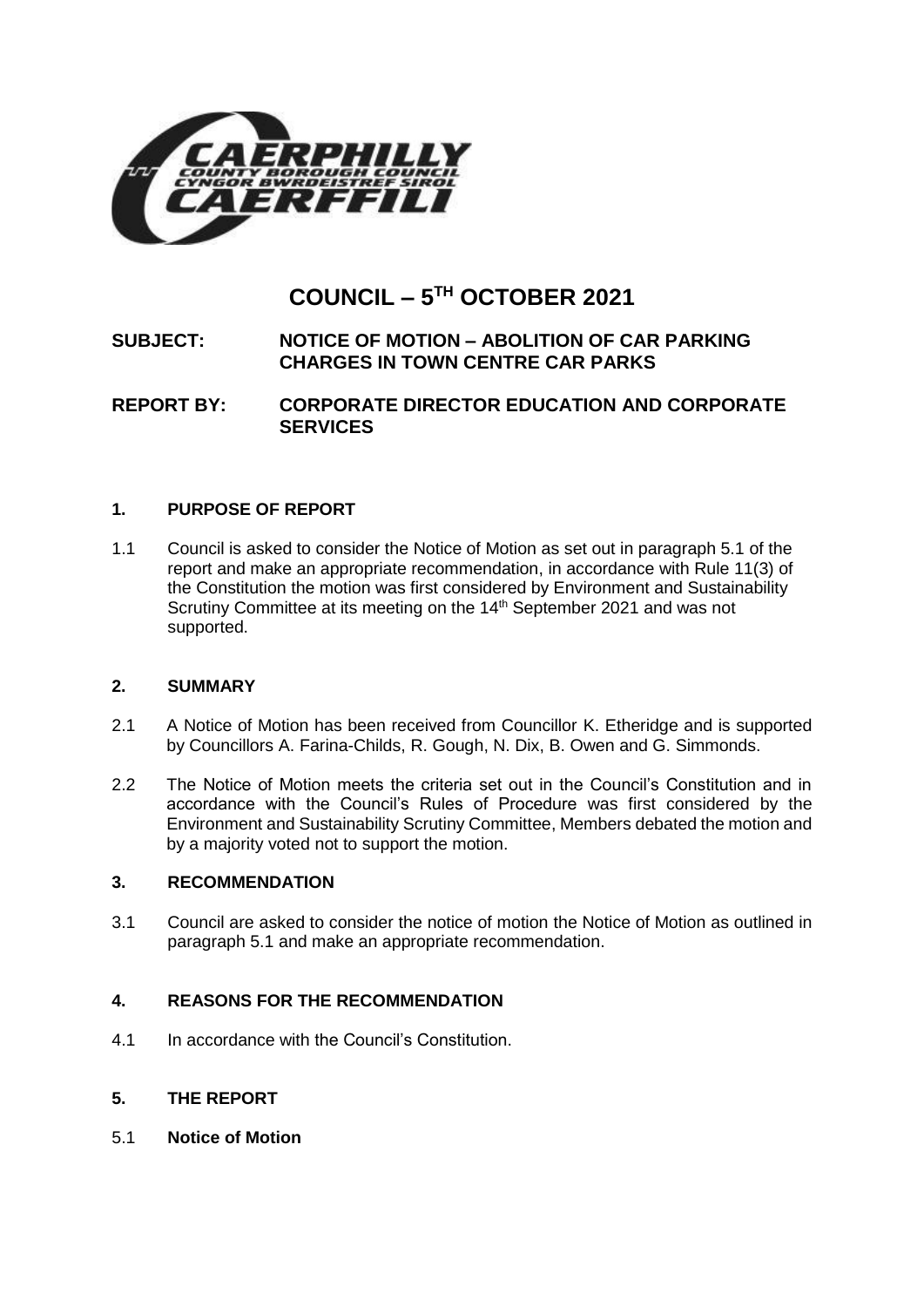Councillor Etheridge in his notice of motion calls on the Council to abolish charges within the Town Centre Car Parks in order to help traders and businesses within our Towns when a review is conducted in September

Free Parking has seen an increase of cars using car parks and has been a success in improving trade and footfall over the past 2 months and it is essential that our towns remain vibrant and successful.

# **6. ASSUMPTIONS**

6.1 As a notice of motion is a procedural matter and must be dealt with in accordance with Council's Constitution, no assumptions have been made.

# **7. SUMMARY OF INTEGRATED IMPACT ASSESSMENT**

- 7.1 This report does not require an Integrated Impact Assessment as it relates to a procedural matter under the Councils Constitution.
- 7.2 The procedural rules regarding a Notice of Motion are contained within Council's Constitution as adopted in May 2002. The Council's Constitution sets out the framework for the decision-making roles and responsibilities.
- 7.3 However the outcome of the Notice of Motion and any subsequent reports arising from it may require an Integrated Impact Assessment.

# **8. FINANCIAL IMPLICATIONS**

8.1 There are no financial implications associated with this report.

# **9. PERSONNEL IMPLICATIONS**

9.1 There are no personnel implications associated with this report.

# **10. CONSULTATIONS**

- 10.1 The Notice of Motion was considered by the Environment and Sustainability Scrutiny Committee at its meeting on the 14<sup>th</sup> September 2021 the comments of the Committee are summarised below.
- 10.2 Councillor Etheridge summarised his motion and advised that a petition of 440 signatures would also be presented to Council on this matter. He thanked Cabinet for the 12-month suspension of charges but to remove uncertainty for retailers asked the Scrutiny Committee to support the motion and abolish car parking charges permanently and emphasised the importance of supporting town centre business and traders.
- 10.3 Members expressed concern that abolishing car parking charges would not assist in the rotation and flow of traffic in town centres, particularly for smaller car parks such as The Twyn in Caerphilly and would prefer to see a limited free parking allocation for